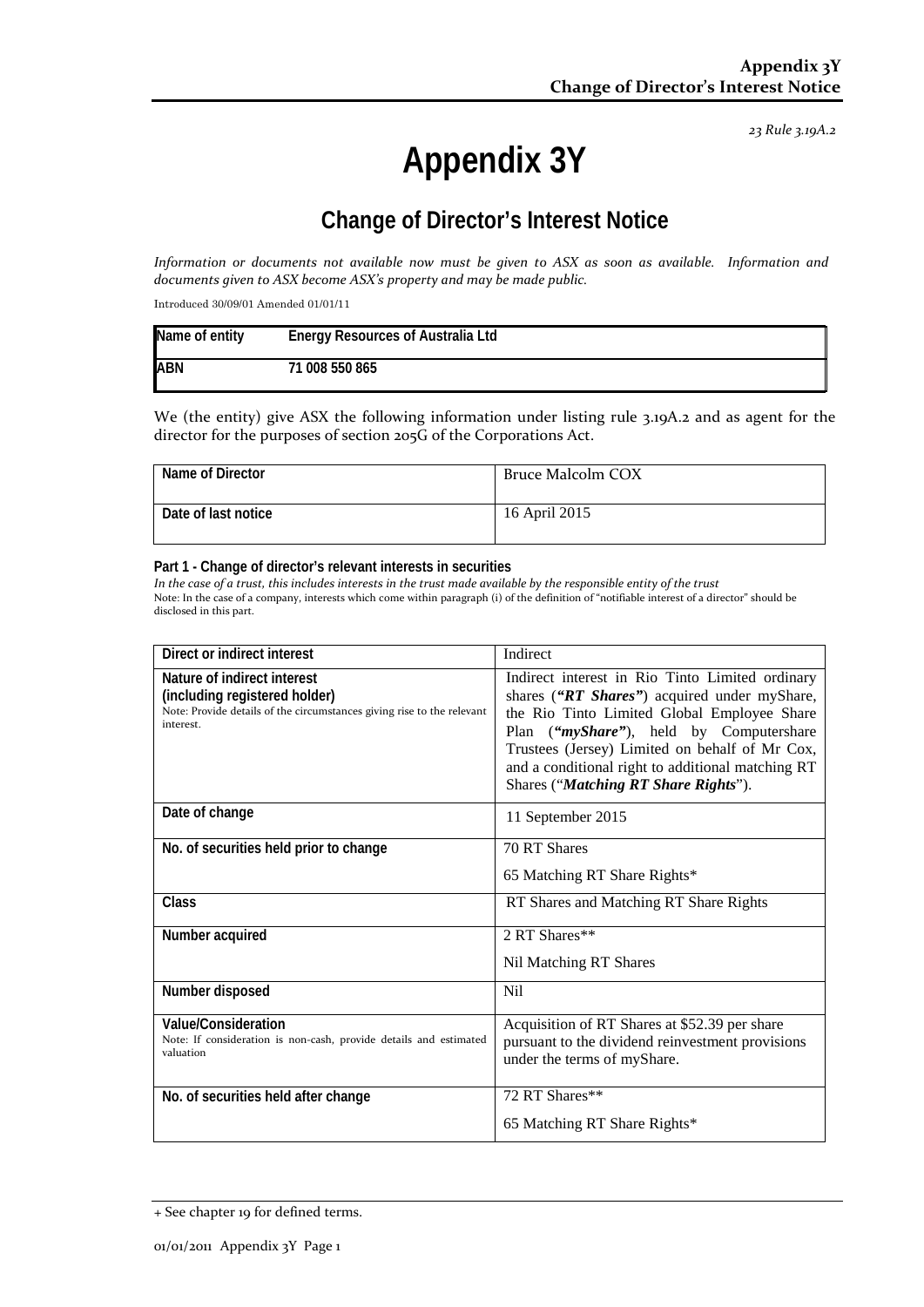| Nature of change<br>Example: on-market trade, off-market trade, exercise of options,<br>issue of securities under dividend reinvestment plan, participation in<br>buy-back | 2 RT Shares acquired pursuant to the dividend<br>reinvestment provisions under the terms of<br>myShare. |
|----------------------------------------------------------------------------------------------------------------------------------------------------------------------------|---------------------------------------------------------------------------------------------------------|
|----------------------------------------------------------------------------------------------------------------------------------------------------------------------------|---------------------------------------------------------------------------------------------------------|

\* In accordance with the rules of myShare, upon vesting of the Matching Share Rights, Mr Cox may receive additional RT Shares in lieu of dividends that would have been paid to him in the period from grant on the base number of RT Shares being the subject of the Matching Share Rights that vest.

\*\*This includes 1 RT Share resulting from the aggregation of fractional entitlements arising from RT Share purchases under the terms of myShare.

| Direct or indirect interest                                                                                                                                                | Direct                                                                                                                             |
|----------------------------------------------------------------------------------------------------------------------------------------------------------------------------|------------------------------------------------------------------------------------------------------------------------------------|
| Nature of indirect interest<br>(including registered holder)<br>Note: Provide details of the circumstances giving rise to the relevant<br>interest.                        | N/A                                                                                                                                |
| Date of change                                                                                                                                                             | N/A                                                                                                                                |
| No. of securities held prior to change                                                                                                                                     | 48,679 rights ("Rights") to be granted ordinary<br>shares in RT Shares, being:                                                     |
|                                                                                                                                                                            | 10,781 Rights under the Rio Tinto Limited<br>Bonus Deferral Plan as amended from time<br>to time (" $BDP$ ")*;                     |
|                                                                                                                                                                            | 26,541 Rights under the Rio Tinto Limited<br>$\bullet$<br>Performance Share Plan as amended from<br>time to time (" $PSP$ ")*; and |
|                                                                                                                                                                            | 11,357 Rights under the Rio Tinto Limited<br>$\bullet$<br>Management Share Plan as amended from<br>time to time $("MSP")^*$ .      |
| Class                                                                                                                                                                      | Rights under the terms of the BDP, the PSP and<br>the MSP.                                                                         |
| Number acquired                                                                                                                                                            | N/A                                                                                                                                |
| Number disposed                                                                                                                                                            | N/A                                                                                                                                |
| <b>Value/Consideration</b><br>Note: If consideration is non-cash, provide details and estimated<br>valuation                                                               | N/A                                                                                                                                |
| No. of securities held after change                                                                                                                                        | 48,679 Rights, being:                                                                                                              |
|                                                                                                                                                                            | 10,781 Rights under the BDP;                                                                                                       |
|                                                                                                                                                                            | 26,541 Rights under the PSP; and                                                                                                   |
|                                                                                                                                                                            | 11,357 Rights under the MSP.                                                                                                       |
| Nature of change<br>Example: on-market trade, off-market trade, exercise of options,<br>issue of securities under dividend reinvestment plan, participation in<br>buy-back | N/A                                                                                                                                |

\* In accordance with the rules of the BDP, the MSP, and the rules of the PSP in respect of awards granted from 2013, upon vesting Mr Cox may receive additional RT Shares in lieu of dividends that would have been paid to him in the period from grant on the base number of RT Shares, the subject of the Rights that vest.

| Direct or indirect interest                                            | Direct |
|------------------------------------------------------------------------|--------|
|                                                                        |        |
| Nature of indirect interest                                            | N/A    |
| (including registered holder)                                          |        |
| Note: Provide details of the circumstances giving rise to the relevant |        |
| interest.                                                              |        |

<sup>+</sup> See chapter 19 for defined terms.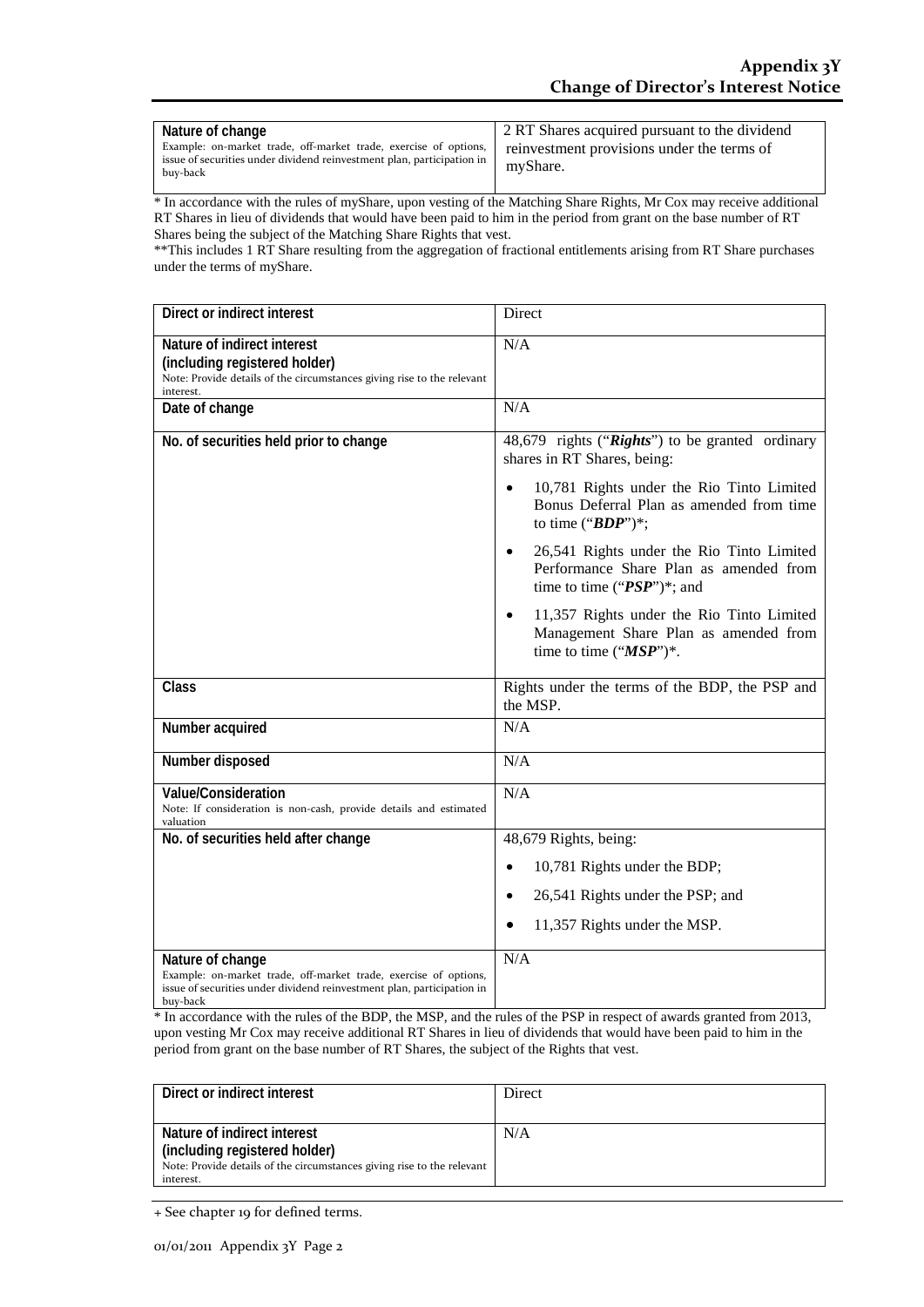| Date of change                                                                                                                                                             | N/A              |
|----------------------------------------------------------------------------------------------------------------------------------------------------------------------------|------------------|
| No. of securities held prior to change                                                                                                                                     | 5,327 RT Shares  |
| Class                                                                                                                                                                      | <b>RT</b> Shares |
| Number acquired                                                                                                                                                            | N/A              |
| Number disposed                                                                                                                                                            | N/A              |
| Value/Consideration<br>Note: If consideration is non-cash, provide details and estimated<br>valuation                                                                      | N/A              |
| No. of securities held after change                                                                                                                                        | 5,327 RT Shares  |
| Nature of change<br>Example: on-market trade, off-market trade, exercise of options,<br>issue of securities under dividend reinvestment plan, participation in<br>buy-back | N/A              |

| Direct or indirect interest                                                                                                                                                | Direct                                                                                                                                               |
|----------------------------------------------------------------------------------------------------------------------------------------------------------------------------|------------------------------------------------------------------------------------------------------------------------------------------------------|
| Nature of indirect interest<br>(including registered holder)<br>Note: Provide details of the circumstances giving rise to the relevant<br>interest.                        | N/A                                                                                                                                                  |
| Date of change                                                                                                                                                             | N/A                                                                                                                                                  |
| No. of securities held prior to change                                                                                                                                     | 8,111 options to be granted RT Shares<br>("Options") under the Rio Tinto Limited Share<br>Option Plan 2004 as amended from time to time<br>$($ "SOP) |
| Class                                                                                                                                                                      | Options granted under the SOP                                                                                                                        |
| Number acquired                                                                                                                                                            | N/A                                                                                                                                                  |
| Number disposed                                                                                                                                                            | N/A                                                                                                                                                  |
| <b>Value/Consideration</b><br>Note: If consideration is non-cash, provide details and estimated<br>valuation                                                               | N/A                                                                                                                                                  |
| No. of securities held after change                                                                                                                                        | 8,111 Options                                                                                                                                        |
| Nature of change<br>Example: on-market trade, off-market trade, exercise of options,<br>issue of securities under dividend reinvestment plan, participation in<br>buy-back | N/A                                                                                                                                                  |

### **Part 2 – Change of director's interests in contracts**

Note: In the case of a company, interests which come within paragraph (ii) of the definition of "notifiable interest of a director" should be disclosed in this part.

| Detail of contract                                  | N/A |
|-----------------------------------------------------|-----|
| Nature of interest                                  | N/A |
| Name of registered holder<br>(if issued securities) | N/A |
| Date of change                                      | N/A |

<sup>+</sup> See chapter 19 for defined terms.